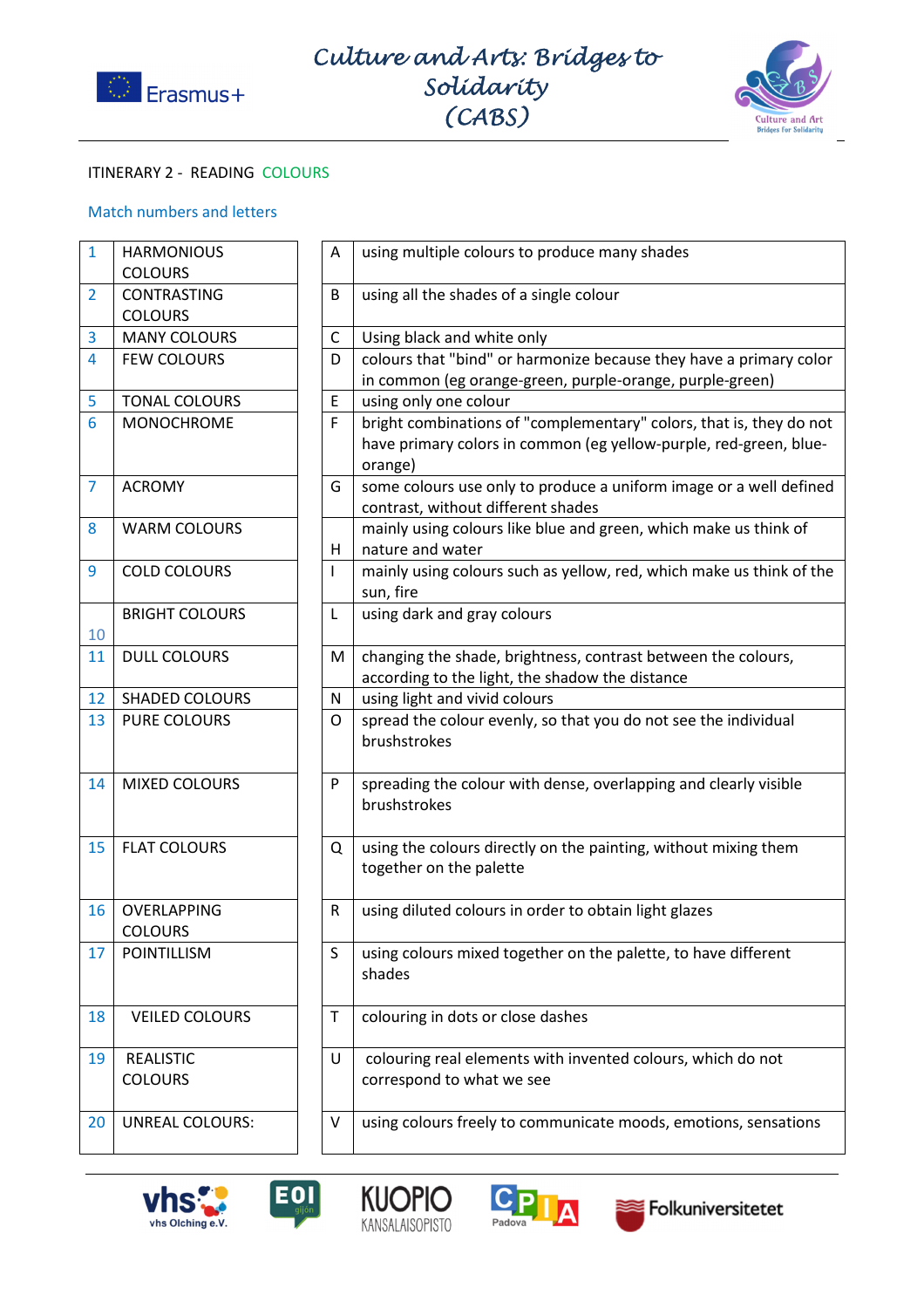

Culture and Arts: Bridges to Solidarity (CABS)



| 21 | <b>COLOURS</b>      |
|----|---------------------|
|    | INDEPENDENT         |
|    | <b>FROM REALITY</b> |
|    |                     |

 $Z \mid$  trying to reproduce colours of reality as our eyes see them

The painter in his paintings can choose certain colors rather than others, and can use them in many ways.

HARMONIOUS COLOURS: colors that "bind" or harmonize because they have a primary color in common (eg orange-green, purple-orange, purple-green) ...

CONTRASTING COLOURS: bright combinations of "complementary" colors, that is, they do not have primary colors in common (eg yellow-purple, red-green, blue-orange)

MANY COLOURS: using multiple colors to produce many shades

FEW COLOURS: some colours use only to produce a uniform image or a well defined contrast, without different shades

TONAL COLOURS: using all the shades of a single colour

MONOCHROME: using only one colour

ACROMY: Using black and white only

WARM COLOURS: mainly using colours such as yellow, red, which make us think of the sun, fire

COLD COLOURS: we mainly using colours like blue and green, which make us think of nature and water

BRIGHT COLOURS: using light and vivid colours

DULL COLOURS: using dark and gray colours

SHADED COLOURS: changing the shade, brightness, contrast between the colours, according to the light, the shadow the distance

PURE COLOURS: using the colours directly on the painting, without mixing them together on the palette

MIXED COLOURS: using colours mixed together on the palette, to have different shades

FLAT COLOURS: spreading the colour evenly, so that you do not see the individual brushstrokes

OVERLAPPING COLOURS: spread the colour with dense, overlapping and clearly visible brushstrokes

POINTILLISM: colouring in dots or close dashes

VEILED COLOURS: using diluted colours in order to obtain light glazes

REALISTIC COLOURS: trying to reproduce colours of reality as our eyes see them